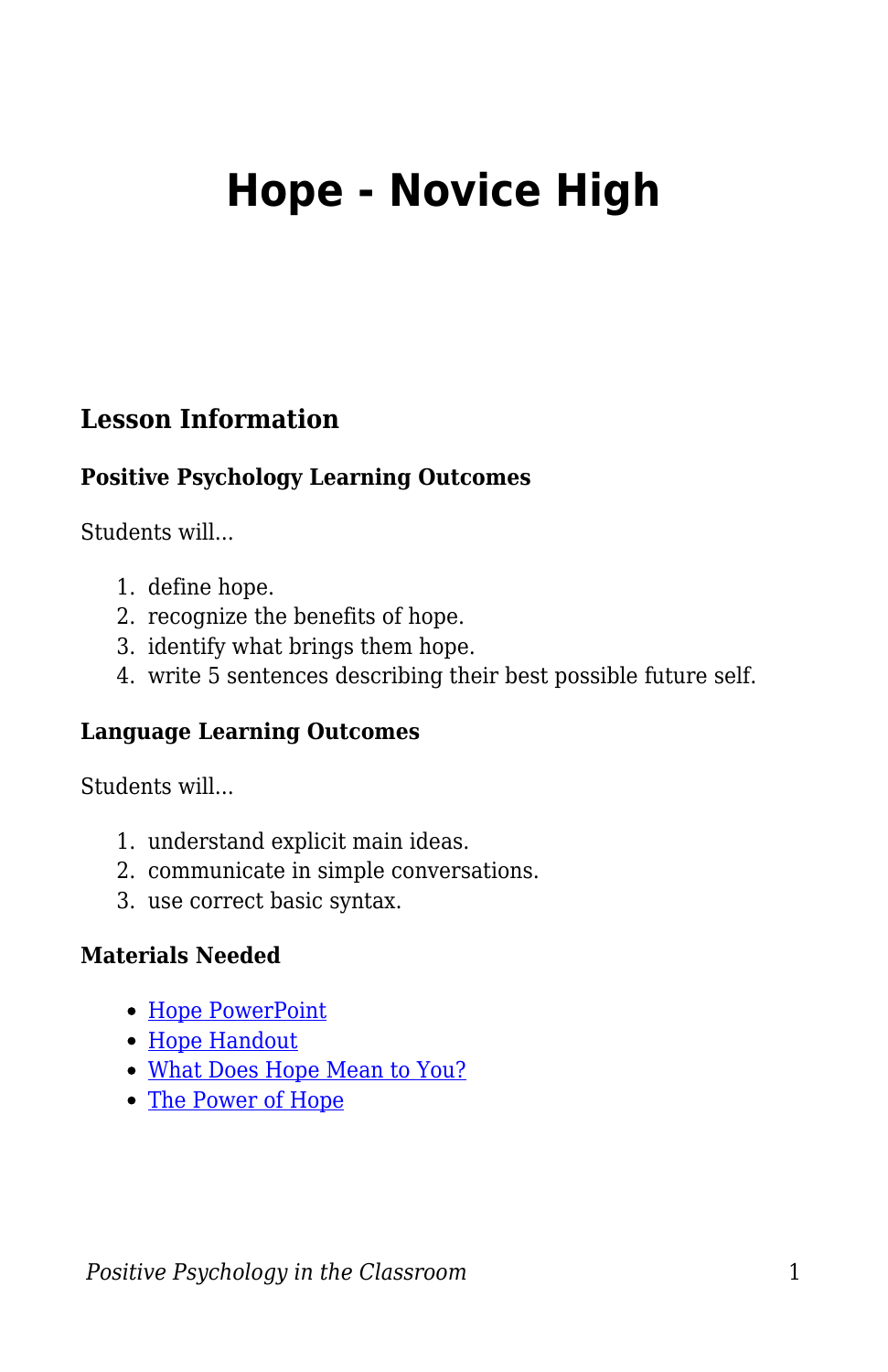## **Overview**

Today we are going to be talking about hope and how it can help you be happier in your life.

Hope is a trait that can be learned and developed.

Having hope can help you feel more satisfied and joyful.

Hope is assuming that good things will happen in our lives and knowing that we can work to help those things come to pass.

Did you know that people who have hope do better in life? Hopeful people have better grades, perform better at work, and have closer relationships with friends and family. Hope helps relieve stress, strengthens the immune system, broadens your mind, increases your chances of accomplishing goals, and makes you happier. (Lopez, 2013)

Hope enables us to overcome challenges and keep striving to achieve our goals.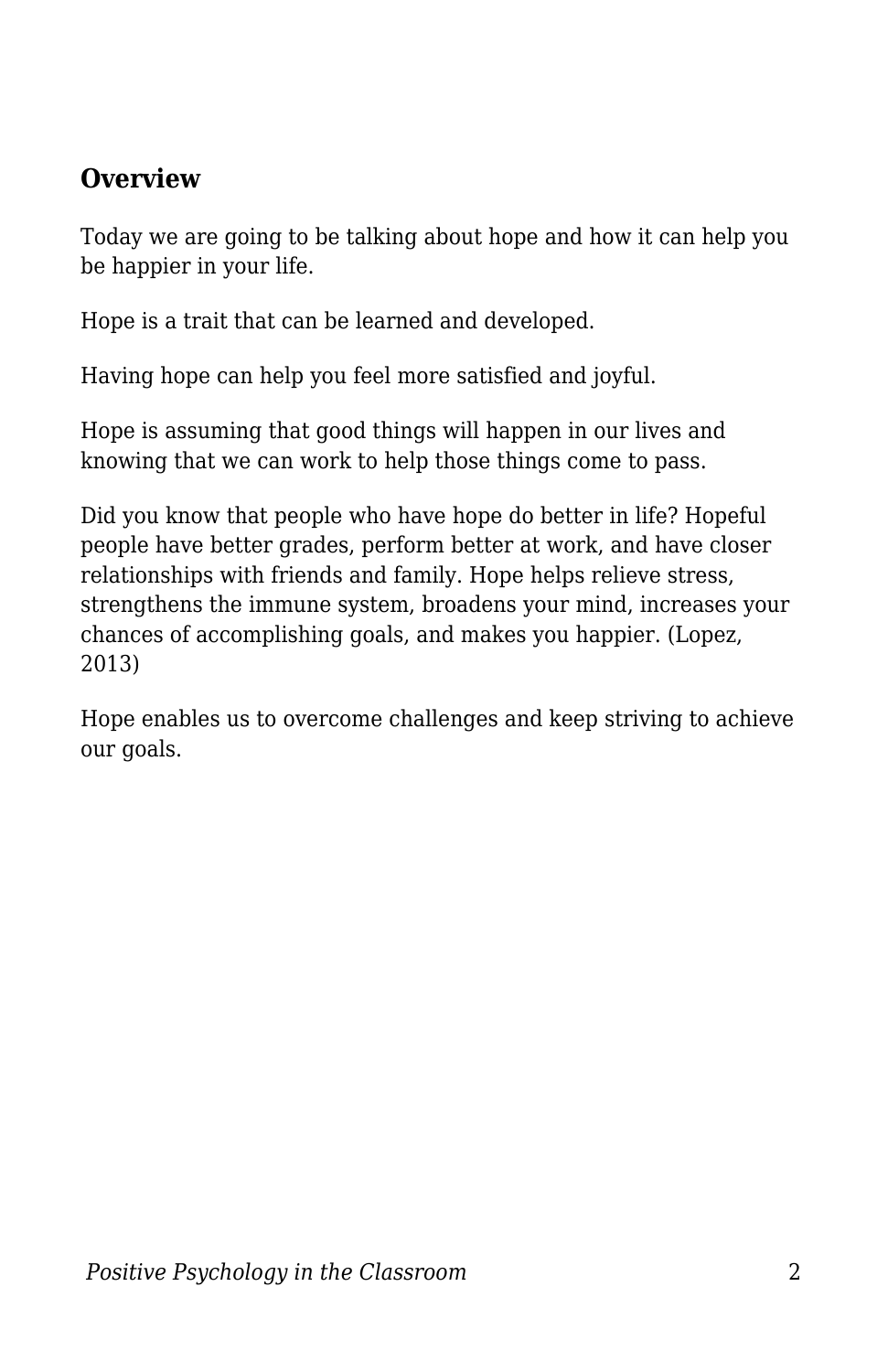# **Activate Background Knowledge**

What was our special topic last week? Have you had any experiences with it this past week that you would like to share?

What is hope?

- Discuss as a class or with a partner what hope is and how you feel when you have hope.
- Have a few people share their thoughts with the class.

Here are three pictures that may represent hope to some people.

Discuss with your partner how each picture might represent hope. Which one is your favorite representation of hope and why? (These pictures are on the PowerPoint.)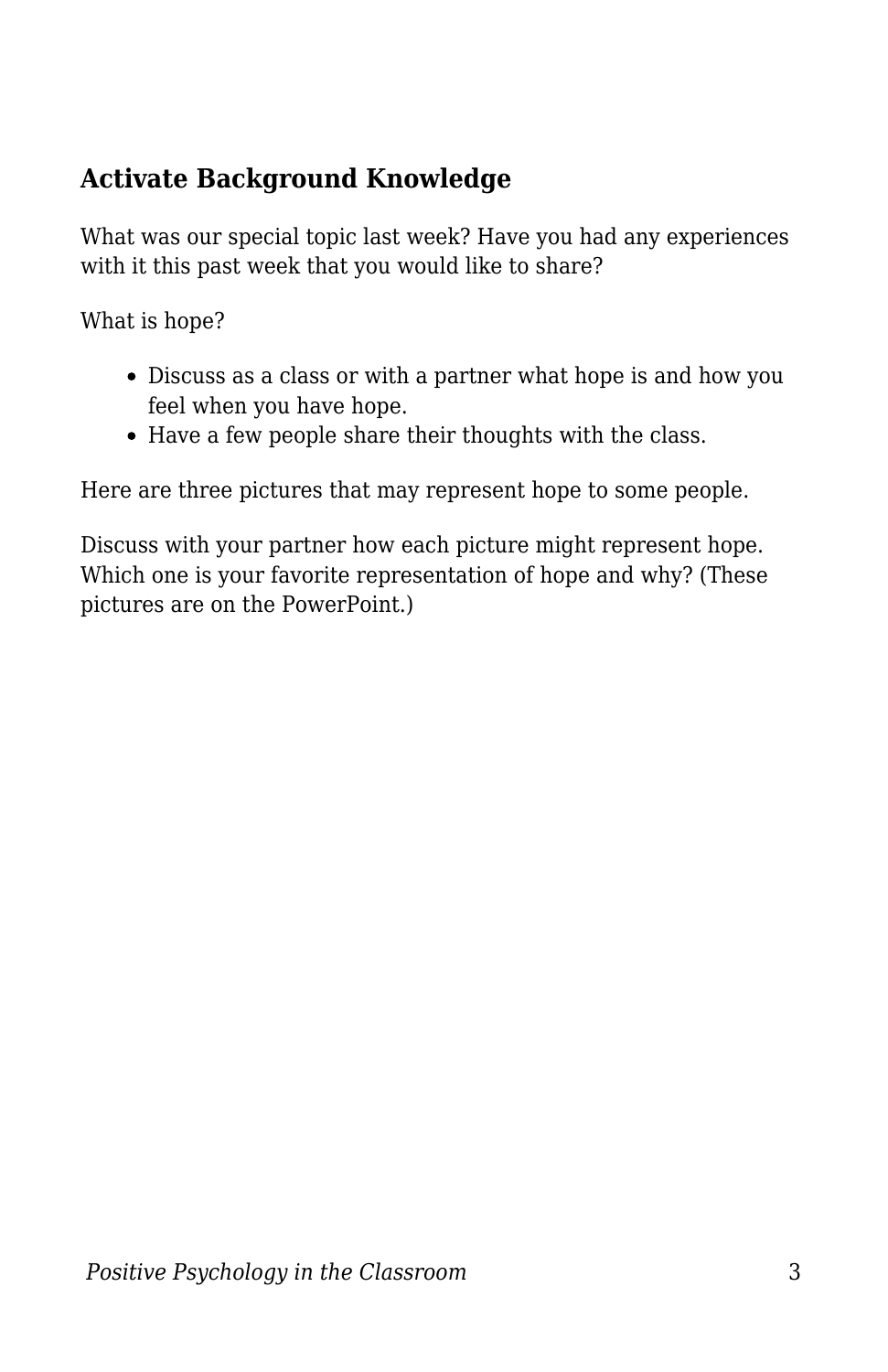# **Activity 1: Listening**

### **Pre-Listening**

Hope means a lot of different things to different people. Listen to see how hope is defined in this video. Does the definition in this video match what you talked about hope meaning to you?

### **Listening**

Have students complete the cloze activity while watching. You may need to play the video a couple of times.

## [What Does Hope Mean to You?](https://www.youtube.com/watch?v=Y6R421YlU6c)

### **Post-Listening**

Have students compare their answers on the close activity with a partner by reading the script together and filling in the blanks. Make sure that students do not just tell each other the answers, but than they read the entire sentence together. If your partner has a word that you do not you can fill in the word on your paper as you read together. See if students are able to fill in all the blanks when they work together. (You can also choose to do groups of 3 to allow for more input.)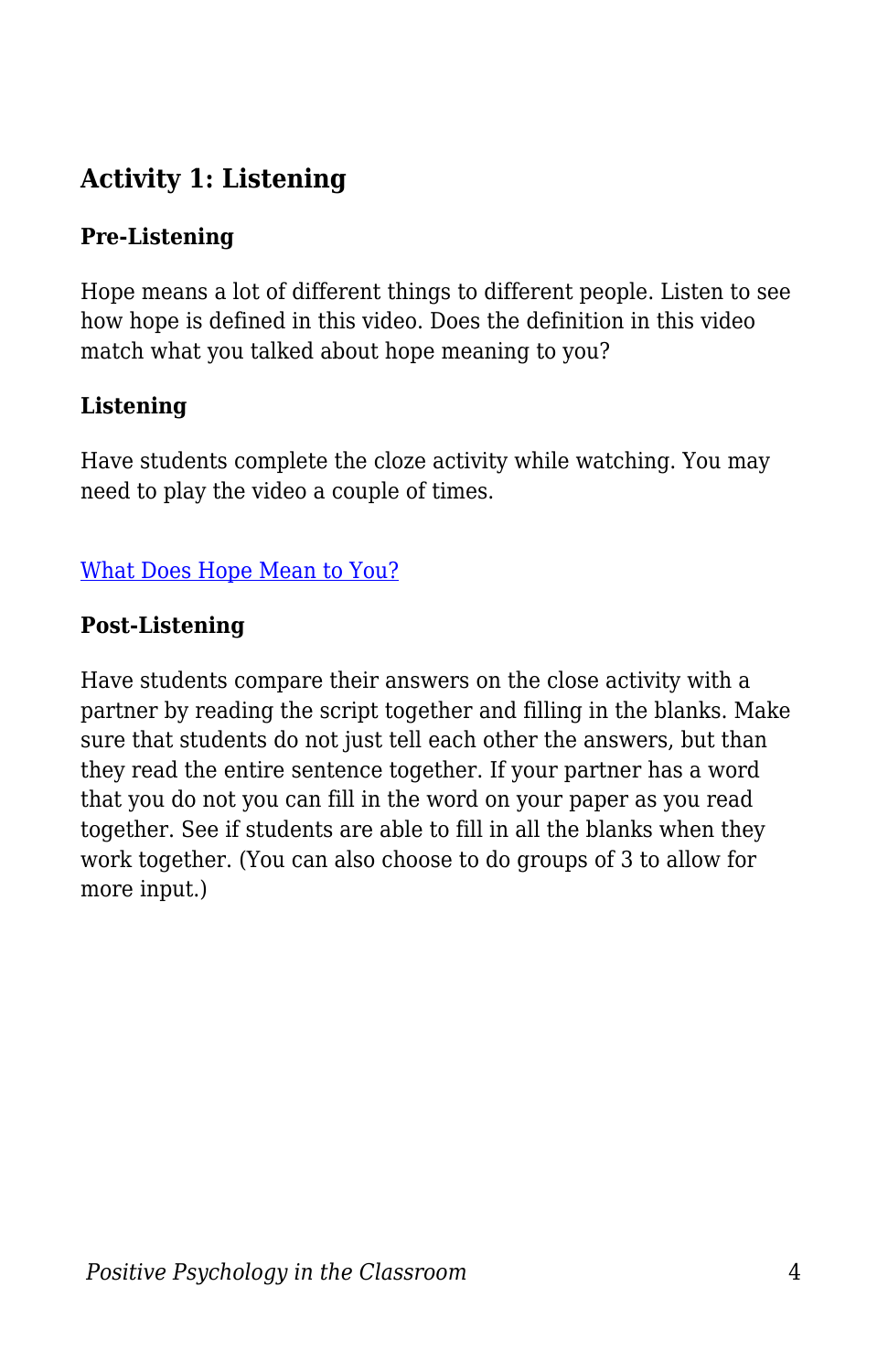# **Activity 2: Listening**

### **Pre-listening**

We will now watch a video about a girl who demonstrates hope. She follows the process we have been discussing of setting goals, creating pathways to take, and working to overcome obstacles. As she works towards her goals she shows hope as she finds ways to overcome her obstacles.

#### **Listening**

Watch to see how the girl shows hope. What was her goal? What pathways did she take? What obstacles did she encounter? What actions did she take to overcome her obstacles?

[The Power of Hope created by 14 year old Kalia Love Jones](https://www.today.com/video/watch-14-year-old-filmmaker-kalia-love-jones-s-animated-short-film-the-power-of-hope-108893765880)

#### **Post-listening**

Discuss the answers to the questions from above.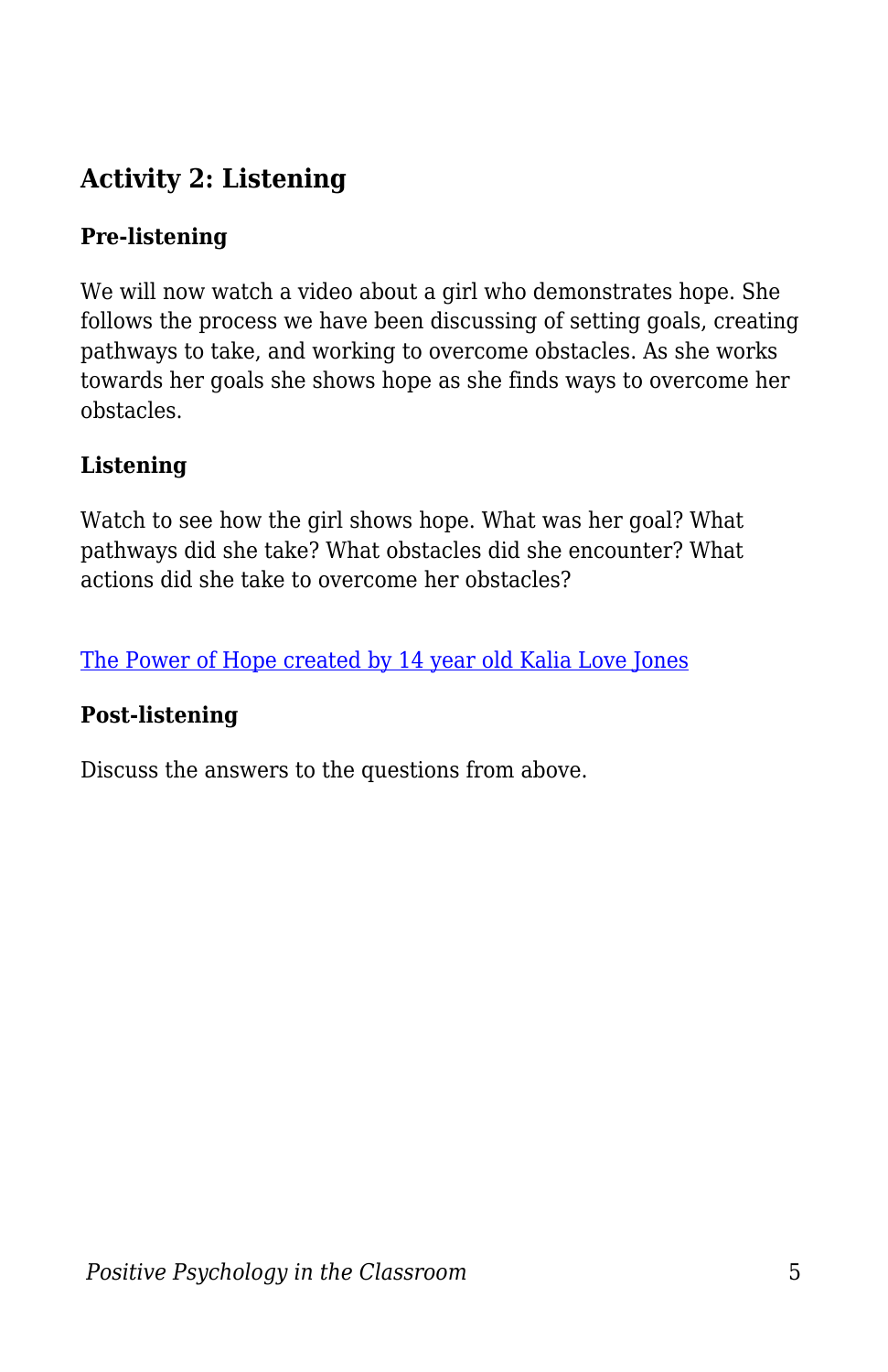# **Activity 3: Speaking**

The girl in the video overcame the obstacles she faced and was able to achieve her goals. She became the best possible version of herself.

Imagine yourself in a future time where you have achieved your goals. What would the best possible version of yourself look like? Consider different aspects of your life that you can control such as education, career, relationships, health, hobbies, etc.

(Give the students a couple of minutes to think about what their best possible future self would be like. Encourage them to be realistic. For example, don't imagine yourself winning the super bowl if you don't play professional football. The point is not to visualize your greatest fantasy, but a best possible future that is attainable.)

Write 5 sentences describing your best future self. Use simple present tense (as if it has already happened) For example: I am a successful BYU graduate. I am a loving mother to my children. I eat healthy food and exercise. Use adjectives to add detail and be as specific as you can.

Share your 5 sentences with a partner.

# **Activity 4: Speaking**

When the girl was discouraged, what gave her hope to move forward with her goals? What brings you hope when you are feeling discouraged?

Here are some ideas that other people have listed that give them hope when they feel down. Look at the list. Do any of these ideas bring you hope as well?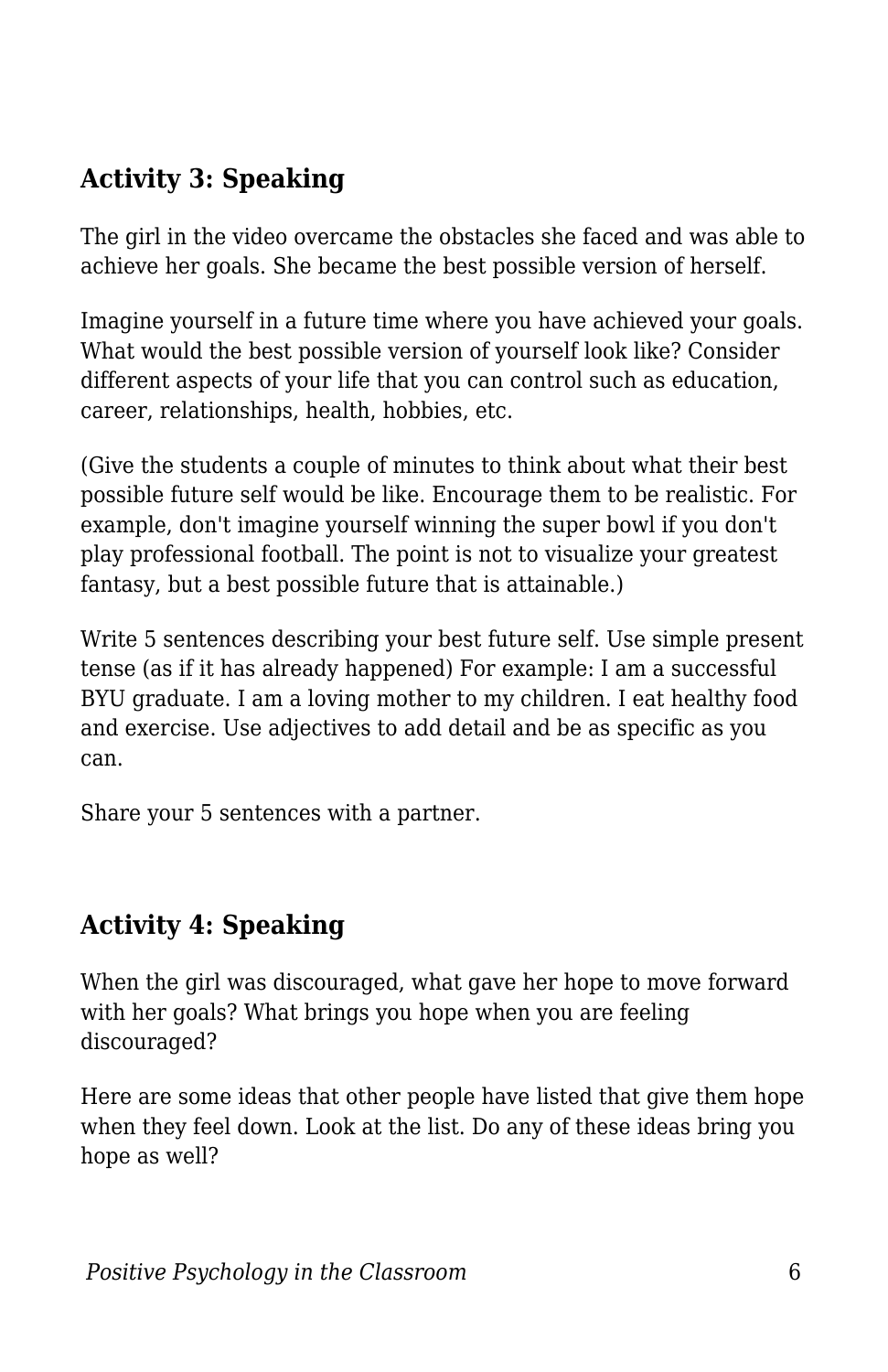- 1. A new day
- 2. Nature
- 3. Gardening (plant a seed and watch it grow)
- 4. Having purpose or meaning in life
- 5. Achievement (reaching goals)
- 6. Children
- 7. Music
- 8. Art
- 9. Dancing
- 10. Singing
- 11. Learning new things
- 12. Being creative
- 13. Choice, freedom, and free-will (I have the ability to change the situation.)
- 14. History (I have done it before, so I know I can do it again.)
- 15. Relationships with positive people
- 16. Family
- 17. Deep breathing, sleep, meditation, prayer, and quiet time
- 18. Acts of kindness
- 19. Positive feedback.
- 20. Progress toward a goal.

Think of a time when you felt very discouraged. What brought you hope and helped you get through that time?

Conversation Lines

- 1. Make two lines facing each other.
- 2. Share with the person across from you something that brings you hope when you are feeling discouraged.
- 3. Listen as they share something with you.
- 4. When the time is up, each person in the first line moves one person to the right.
- 5. Repeat with a new partner.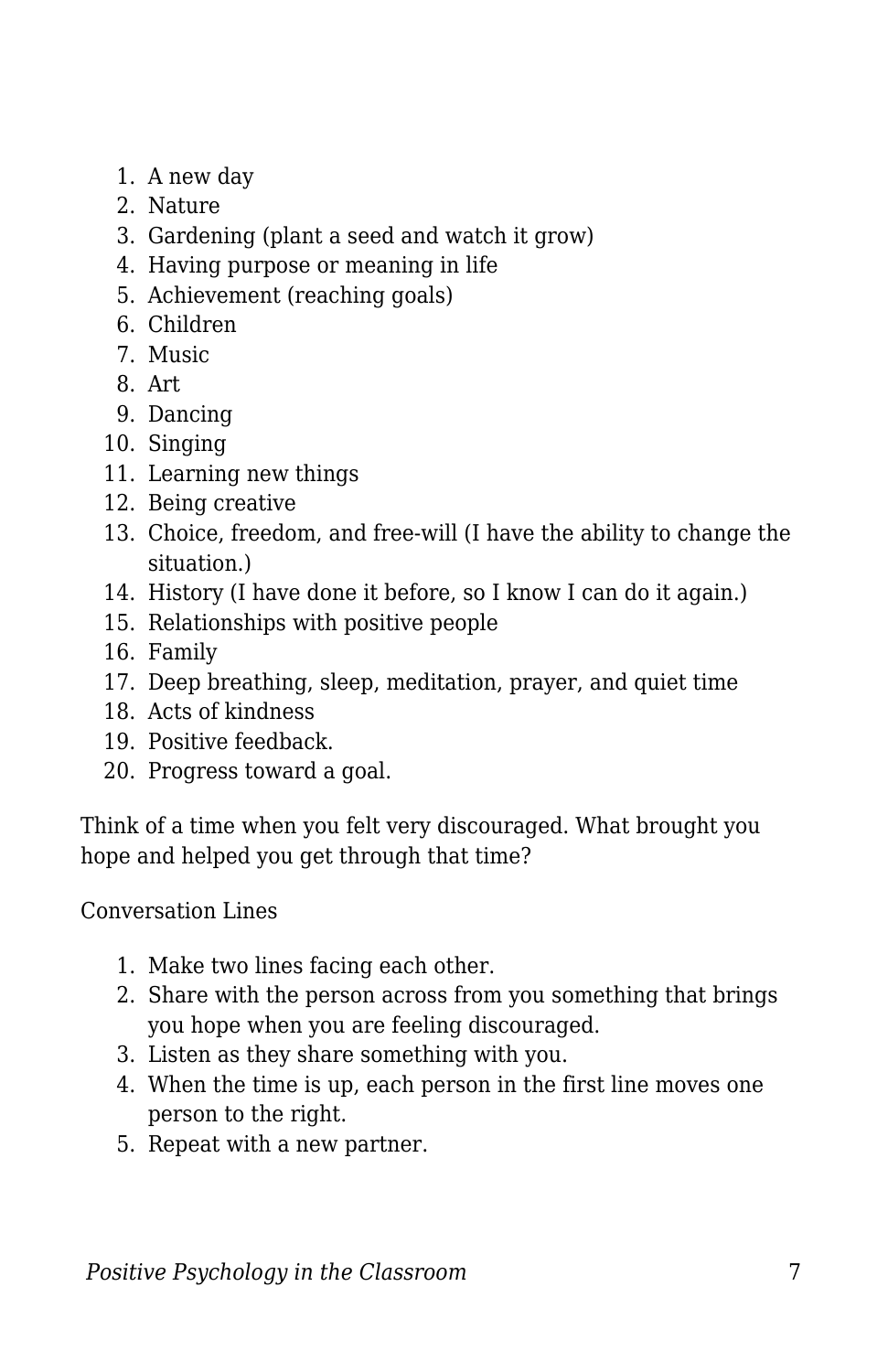# **Activity 5: Speaking**

Sometimes even after we have given our best efforts and tried many pathways we fall short. We may need to periodically re-evaluate and set new goals. Other times our goals may change over time. We do not have to work towards our goals alone. Rather we achieve our current goals or not, there is always hope. If one goal does not work out, we can re-evaluate and set new goals.

#### **What is the take away? Have students share one thing they will remember from today's lesson.**

## **Homework**

Add a picture or visual to each of the 5 sentences you wrote about your future self. You can do this on a document or create a google slide or PowerPoint for each sentence. Review your 5 sentences every day and add any new thoughts or ideas that you have.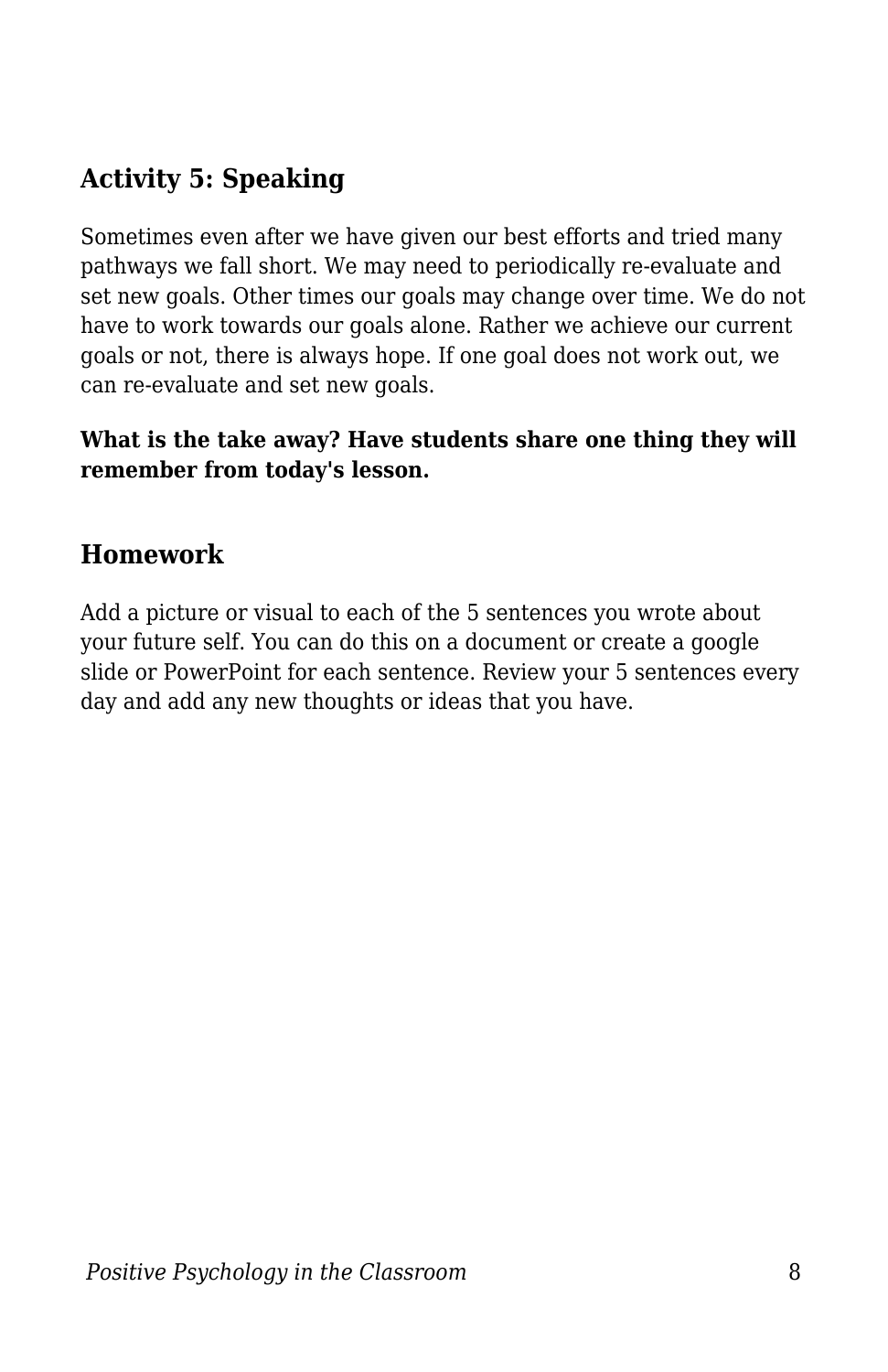# **Follow-Up**

#### **Tuesday:**

Song: "Tomorrow" from Annie

[https://edtechbooks.org/-oxde](https://www.youtube.com/watch?v=Yop62wQH498)

- 1. How does this song relate to hope?
- 2. In what ways does Annie demonstrate hope?
- 3. How does having hope benefit Annie?
- 4. What do you predict will happen to Annie?
- 5. How can having hope benefit you in your life?

#### **Wednesday:**

Watch the following video and then discuss the question: what does hope mean?

[https://edtechbooks.org/-GPK](https://www.youtube.com/watch?v=jakas0D66wg)

#### **Thursday:**

Discuss the following quote as a class: "Once you choose hope, anything is possible." - C. Reeve